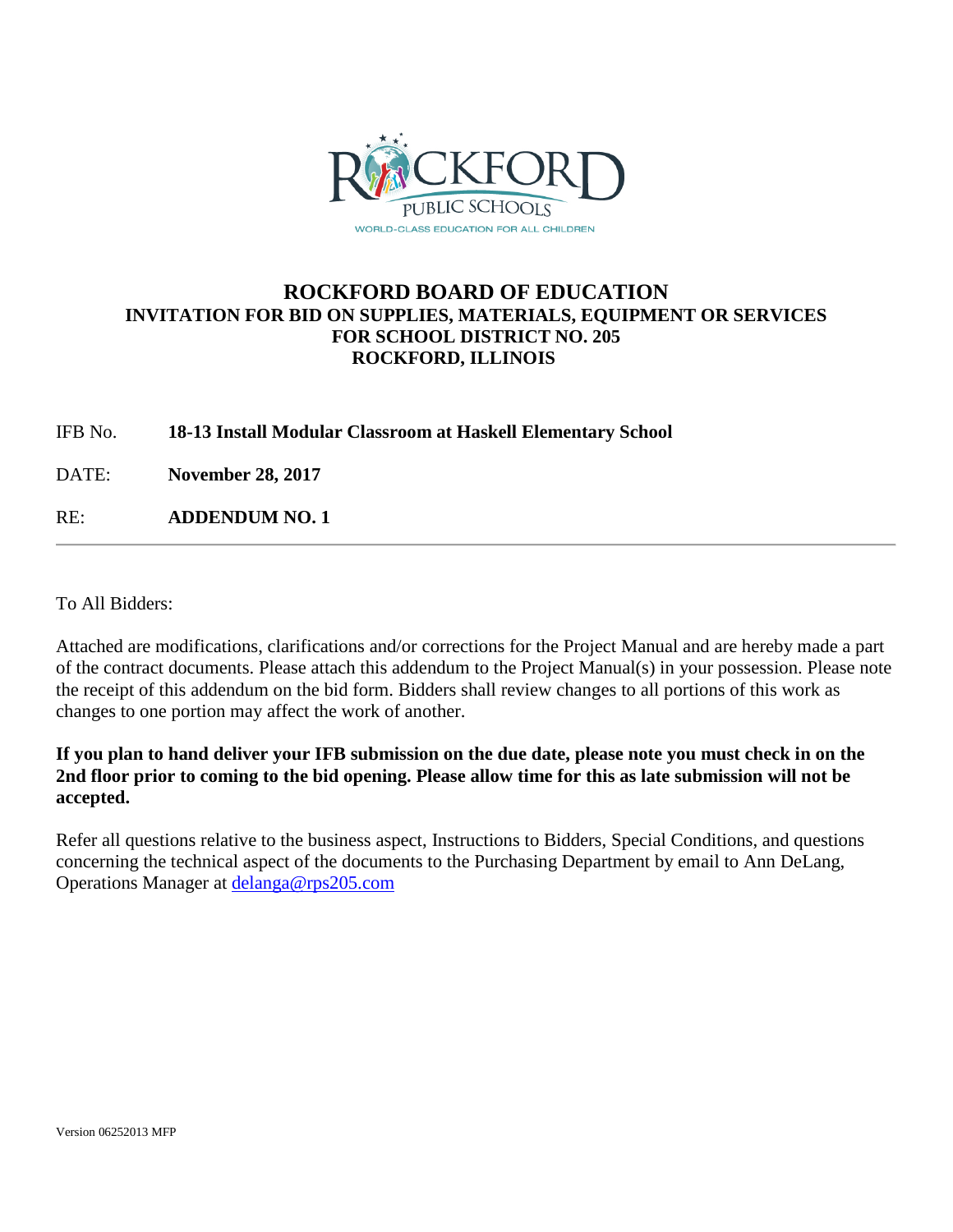# **ADDENDUM ONE**

RPS205 Project No.: **18-13**

RLJA Project No.: **17-030**

Date: **November 28, 2017**

#### Subject: **CHANGES to the BIDDING DOCUMENTS**

Project: **INSTALL OF MODULAR CLASSROOM AT HASKELL YEAR-ROUND SCHOOL 515 MAPLE STREET ROCKFORD, ILLINOIS 61103**

- Bids Due: **2:00PM (CST), MONDAY, DECEMBER 4, 2017**
	- From: **RICHARD L. JOHNSON ASSOCIATES, INC. 4703 CHARLES STREET ROCKFORD, IL 61108**

#### To: **ALL PROJECT DOCUMENT HOLDERS**

Please reproduce this Addendum as needed, and attach to the Project Manuals for the above project.

Bidders shall indicate receipt of this and all Addenda in the space provided on the Bid Form. Failure to do so may be sufficient cause to reject the bid.

Sincerely, RICHARD L. JOHNSON ASSOCIATES, INC.

\_\_\_\_\_\_\_\_\_\_\_\_\_\_\_\_\_\_\_\_\_\_\_\_\_\_\_ Richard L. Johnson, Principal

This Addendum consists of:

- a. Pages 1 thru 2
- b. Mandatory Pre-bid Meeting Sign-in Sheet, November 21, 2017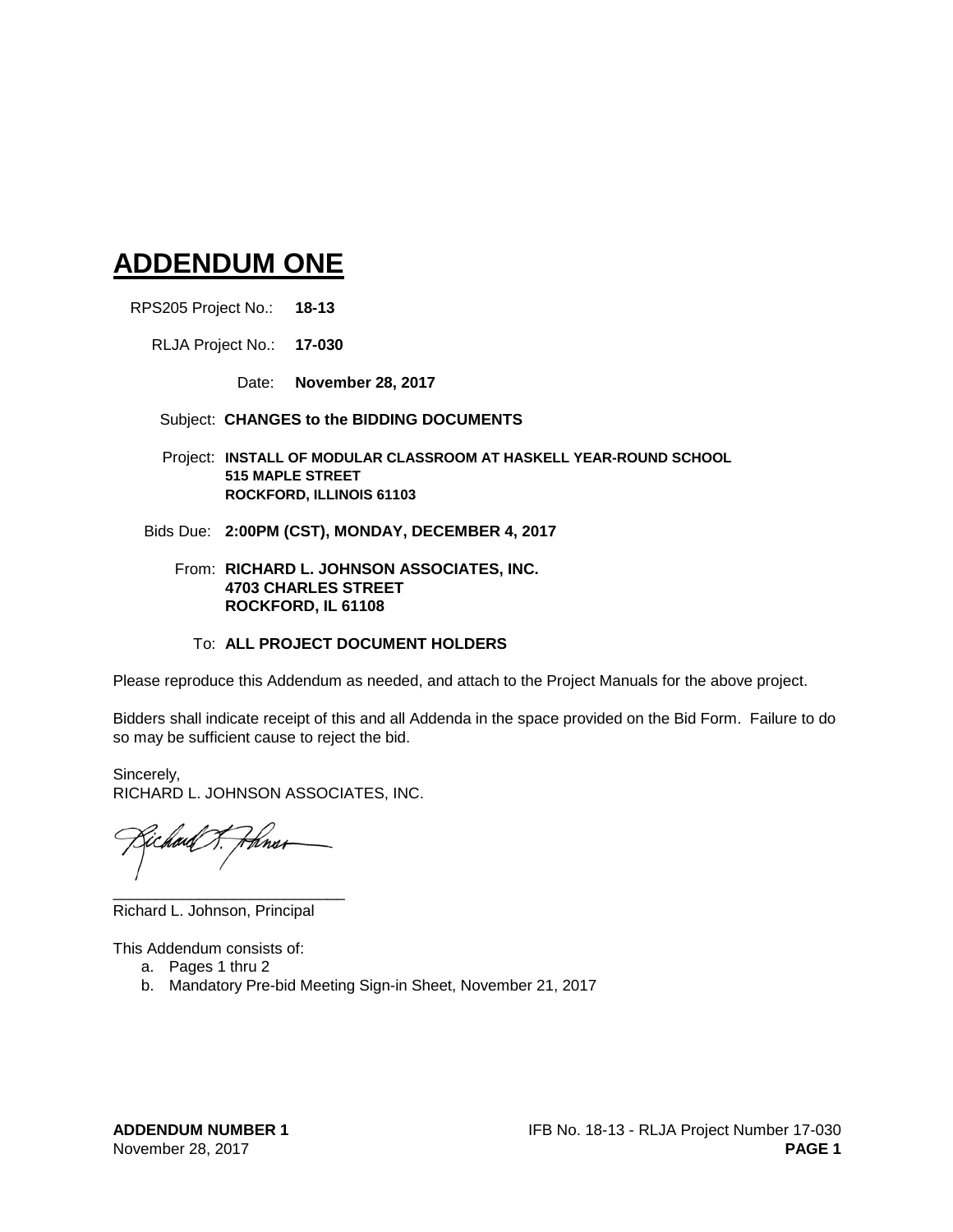# **CHANGES to the PROJECT MANUAL**

#### **1. GENERAL ITEMS**

- **1.1.** District will issue a contract to successful contractor and a purchase order.
- **1.2.** The school will be closed from December 25, 2017 through January 7, 2018 and will open beginning January 8, 2018.
- **1.3.** Contractors hours will be 7:00 am until 3:30 pm unless modified by Owner with Contractor.
- **1.4.** Wood or aluminum ramp and stair will be acceptable. Wood is the Base Bid material. The contractor may offer aluminum and note as a Substitution on Bid Offer Form, Page 6.

## **END ADDENDUM NUMBER 1**